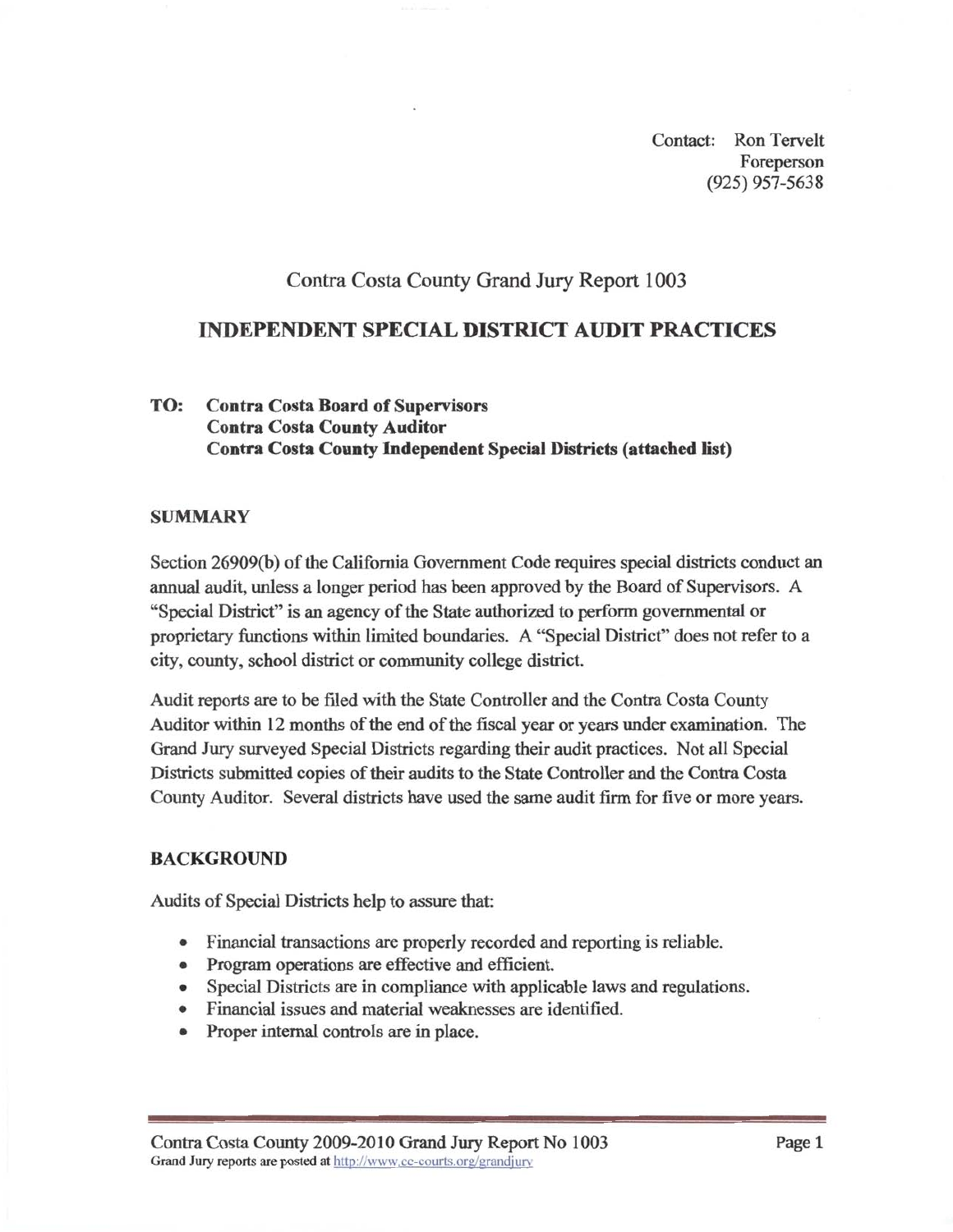### **SURVEY RESULTS**

Contra Costa County was conducted in September 2009 to determine compliance with Section 26909(b). Of the 52 districts contacted,  $45(86%)$  replied to the survey.

The results of the survey indicated the following:

- $T_{\rm eff}$  indicated the survey indicated the survey indicated the following: 42 districts submitted **annual** reports
	- One district submitted its audit report biannually, one submitted every five years and one did not reply to this question.
	- If the audit covered more than a one-year period, the longer audit period was approved by the Board of Supervisors.
	- Twenty-nine (64 %) of the 45 districts submitted audits to both the State  $\bullet$ audits to the State Controller or the Contra Costa County Auditor but not both. Three districts did not submit audits to either the State Controller or the Contra **Costa County Auditor.**



In response to an additional survey question, twenty-three districts indicated that their current audit firm had conducted the annual audit for fewer than five years. Fourteen

current audit firm had conducted the **annual** audit for fewer than five years. Fourteen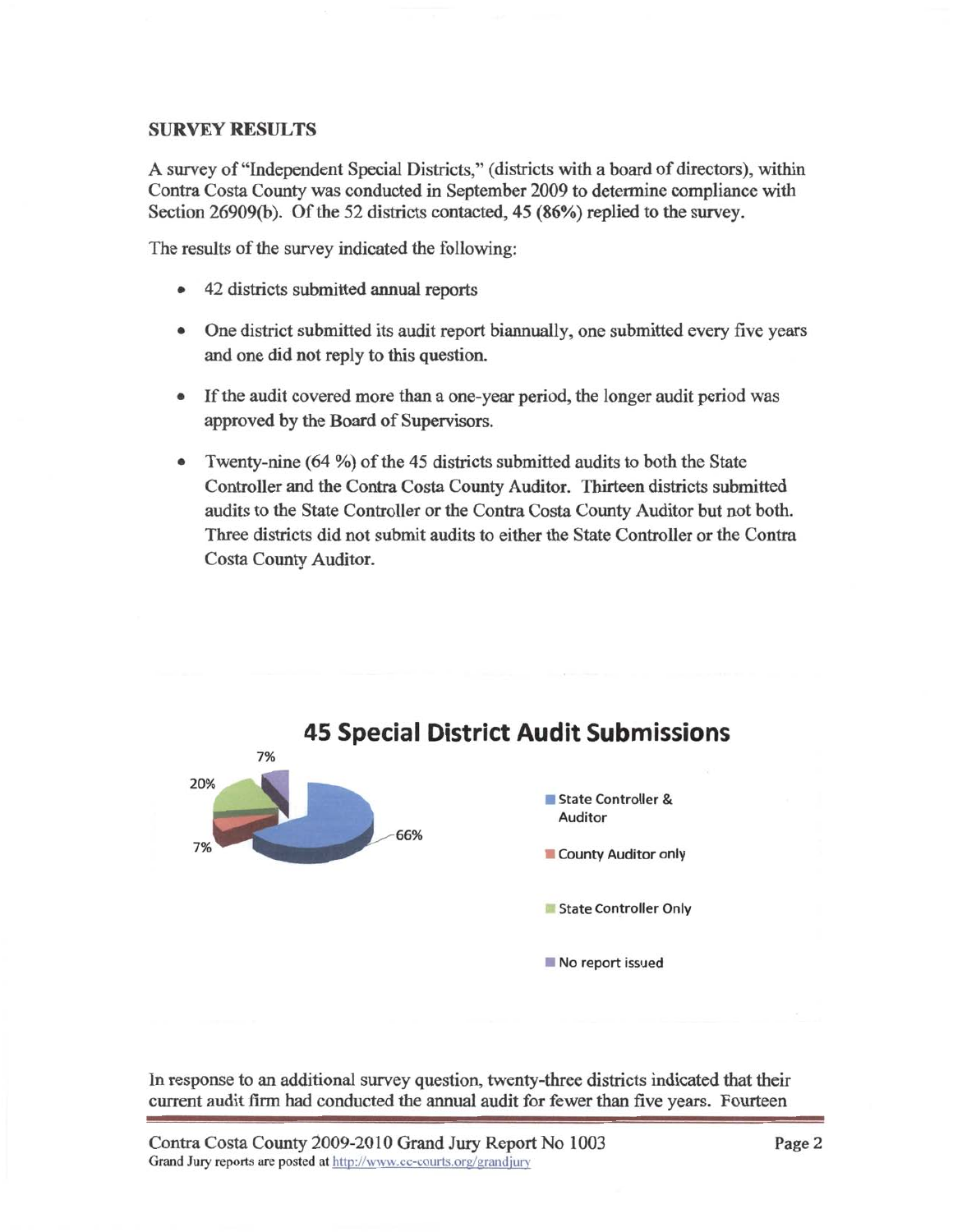districts reported using the same audit firm for more than five consecutive audits. Six districts did not reply to this question.



#### **FINDINGS AND RECOMMENDATIONS:**

1. Section **26909(b)** of the California Government Code requires that Special Districts Special Districts did not submit audits to both agencies. Three districts did not submit an audit to either agency.

Recommendation: Special Districts that did not submit audits to the State Controller and the Contra Costa County Auditor need to institute procedures to ensure timely submissions of future audits to these agencies.

However, to enhance accountability it is prudent that the audit firm be changed periodically. This will ensure that a "fresh set of eyes" can look at the financial compliance and health of the district. Thirty-five percent of the districts have used the same audit firm for five or more years.

Recommendation: Special Districts should change audit firms at least every five years.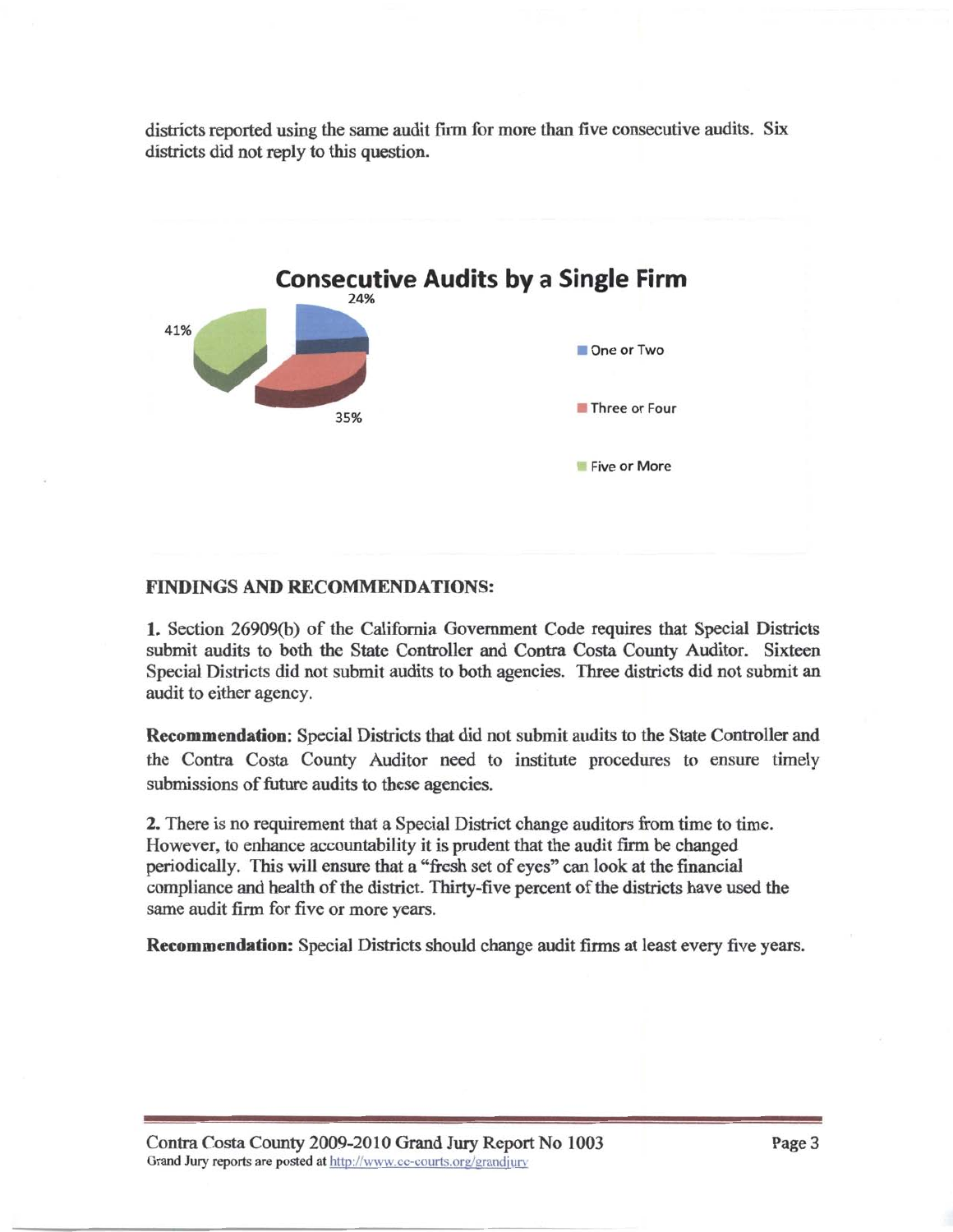#### **Required Responses:**

# **Finding** & **Recommendation: 1**

**Bethel Island Municipal Improvement District** East Bay Regional Park District East Contra Costa Irrigations District Green Valley Recreation and Park District Los Medanos Community Healthcare District Moraga Orinda Fire Protection District Quimby Island Reclamation District #2090 **Reclamation District 2020** Reclamation District 2065 Reclamation District 2121 Reclamation District 2024 **Reclamation District 2025** Reclamation District 2025 Reclamation District 2137 San Ramon Valley Fire District Town of Discovery Bay CSD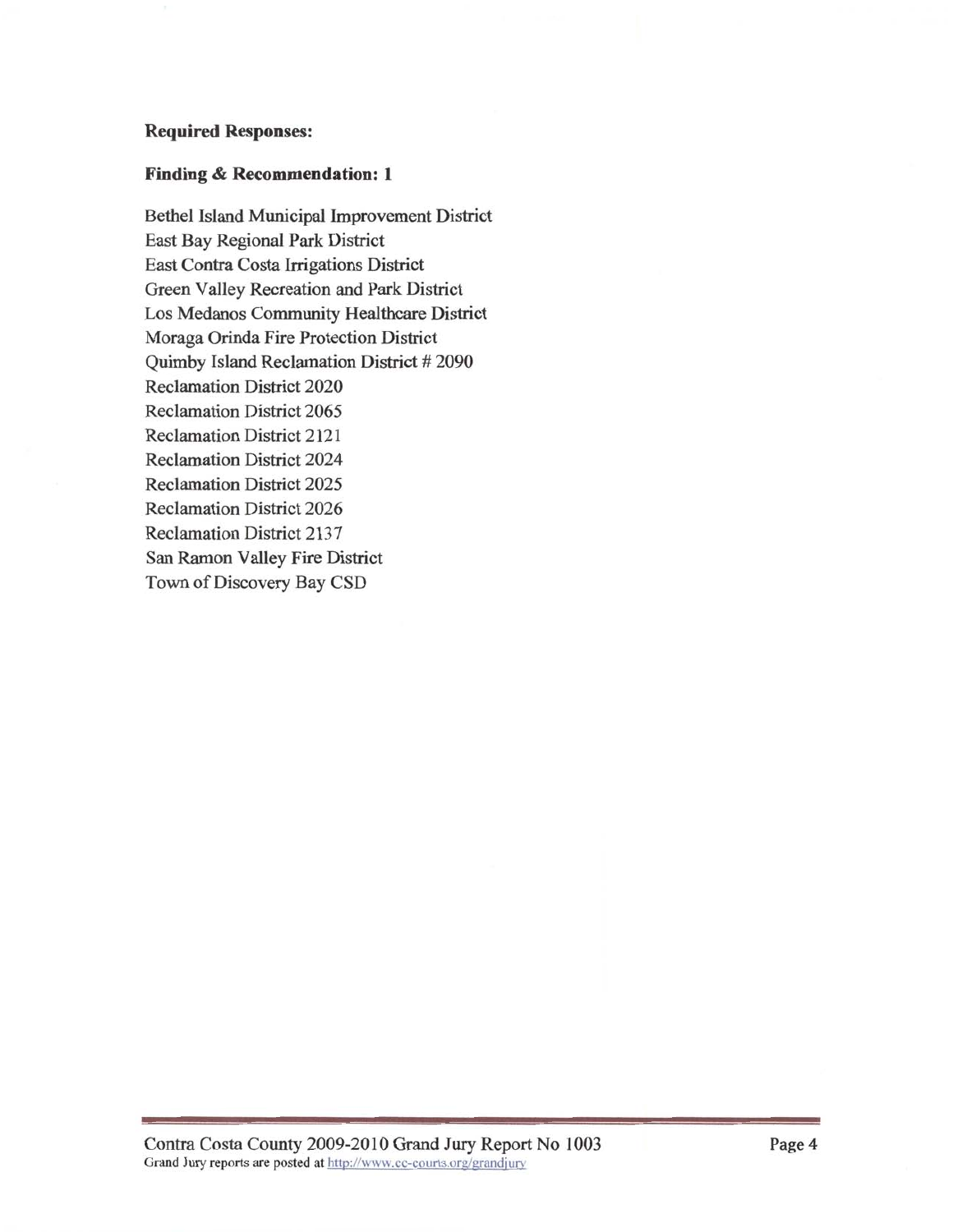# Appendix:

|                                                    | <b>Reports to</b>                 | <b>Reports to</b>               | <b>Consecutive</b>            |
|----------------------------------------------------|-----------------------------------|---------------------------------|-------------------------------|
| <b>Special District</b>                            | <b>State</b><br><b>Controller</b> | <b>County</b><br><b>Auditor</b> | <b>Audits by Same</b><br>Firm |
| Alamo-Lafayette Cemetery District                  | X                                 | $\mathbf X$                     | Did not respond               |
| Ambrose Recreation & Park District                 | X                                 | X                               | $1-2$                         |
| Bethel Island Municipal Improvement District       |                                   | X                               | $1 - 2$                       |
| <b>Byron Bethany Irrigation District</b>           | X                                 | X                               | $3 - 4$                       |
| <b>Byron Sanitary District</b>                     | X                                 | X                               | 5 or more                     |
| Byron-Brentwood-Knightsen Union Cemetery           |                                   |                                 |                               |
| <b>District</b>                                    | X                                 | X                               | $3 - 4$                       |
| Central Contra Costa Sanitary District             | X                                 | X                               | $3 - 4$                       |
| Contra Costa Mosquito & Vector Control District    | X                                 | X                               | $3 - 4$                       |
| <b>Contra Costa Resource Conservation District</b> | X                                 | X                               | 5 or more                     |
| Contra Costa Water District                        | X                                 | X                               | 5 or more                     |
| <b>Delta Diablo Sanitation District</b>            | X                                 | X                               | 5 or more                     |
| Diablo Community Service District                  | X                                 | X                               | $1 - 2$                       |
| Diablo Water District                              | X                                 | X                               | 5 or more                     |
| Dublin San Ramon Services District                 | X                                 | X                               | $3 - 4$                       |
| East Bay Regional Park District                    | X                                 |                                 | $3 - 4$                       |
| East Contra Costa Irrigation District              |                                   |                                 | 5 or more                     |
| Green Valley Recreation and Park District          |                                   | X                               | $1 - 2$                       |
| <b>Ironhouse Sanitary District</b>                 | X                                 | X                               | $1 - 2$                       |
| Kensington Fire Protection District                | X                                 | X                               | $3 - 4$                       |
| Kensington Police Protection & Community           |                                   |                                 |                               |
| <b>Services District</b>                           | X                                 | X                               | Did not respond               |
| Knightsen Town Special Services District           | X                                 | X                               | $3 - 4$                       |
| Los Medanos Community Healthcare District          |                                   | $\mathbf X$                     | $3 - 4$                       |
| Moraga-Orinda Fire Protection District             | X                                 |                                 | $1 - 2$                       |
| Mt. Diablo Health Care District                    | X                                 | X                               | 5 or more                     |
| Mt. View Sanitary District                         | X                                 | X                               | 5 or more                     |
| Pleasant Hill Recreation & Park District           | X                                 | X                               | $3 - 4$                       |
| Quimby Island Reclamation District No. 2090        | X                                 |                                 | 5 or more                     |
| <b>Reclamation District 2020</b>                   | X                                 |                                 | Did not respond               |
| <b>Reclamation District 2065</b>                   | X                                 |                                 | 5 or more                     |

Reclamation District 2065 **.5** or more

Contra Costa County 2009-2010 Grand Jury Report No 1003 Grand Jury reports are posted at http://www.cc-courts.org/grandjury